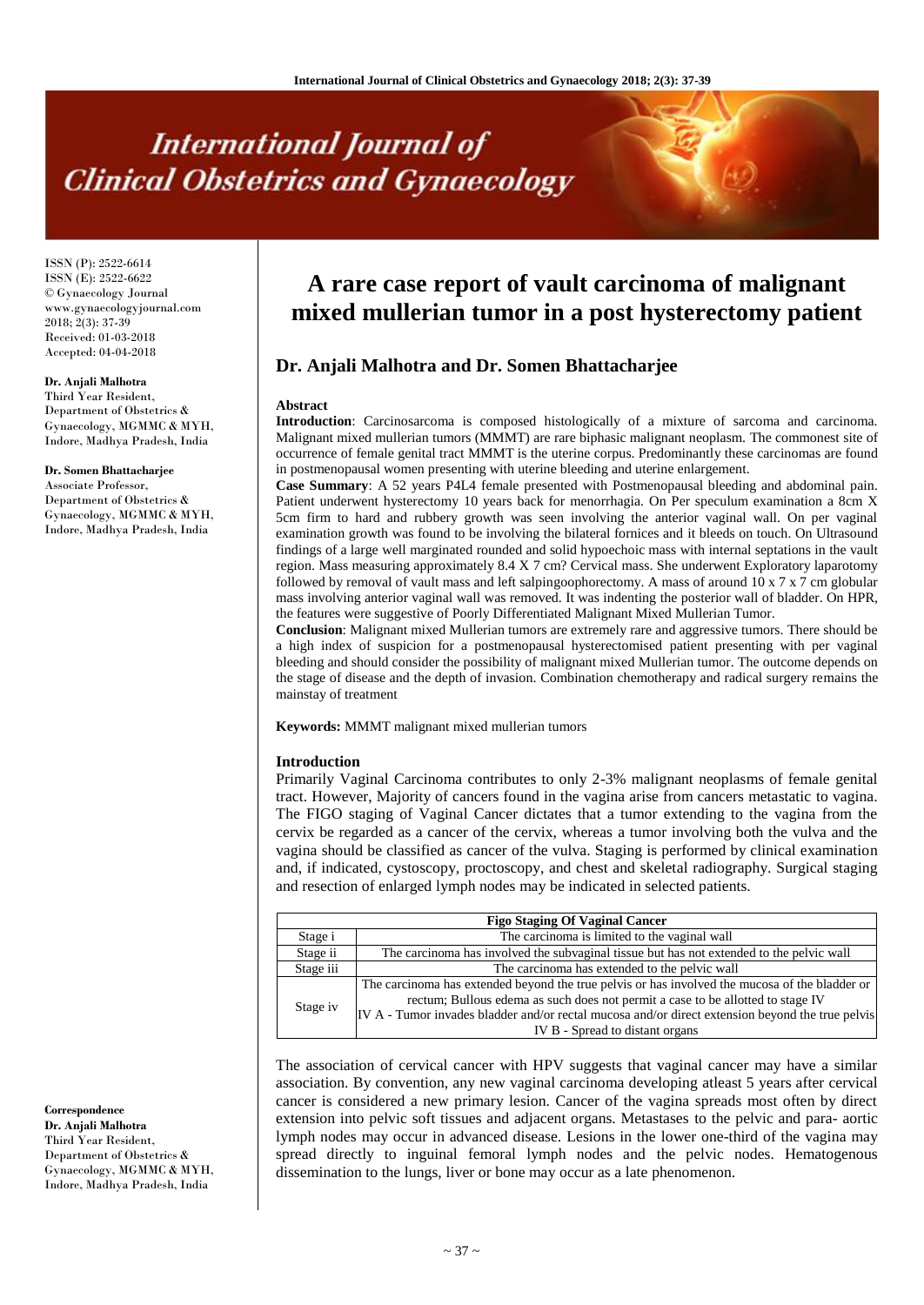Most common form of vaginal cancer is Squamous cell carcinoma occurring in 80 to 90% of cases. Malignant melanoma is second most common cancer of the vagina, accounting for 2.8% to 5% of all vaginal neoplasms. Primary adenocarcinomas of the vagina is rare, constituting 9% of primary tumors of the vagina. The most common adenocarcinoma of the vagina is metastatic, originating from the colon, endometrium, ovary, or rarely pancreas and stomach. However, most common malignant mesenchymal tumors of the vagina in adult women and children and infants Smooth muscle tumors and Botryoid Rhabdomyosarcoma.

Carcinosarcoma is composed histologically of a mixture of sarcoma and carcinoma. Almost all of these tumors occur after menopause at a median age of 62 years. The most frequent presenting symptom is postmenopausal bleeding which occurs in 80% to 90% of cases. The most important single factor affecting prognosis in patients with carcinosarcoma is the extent of tumor at the time of treatment.

### **Classification of Uterine Sarcoma**

| <b>Pure Nonepithelial Tumor</b> |                     | <b>Mixed Epithelial-Nonepithelial Tumor</b> |
|---------------------------------|---------------------|---------------------------------------------|
| <b>Homologous</b>               | <b>Heterologous</b> | Malignant Mixed Mullerian Tumor             |
| Endometrial stromal tumors      | Rhabdomyosarcoma    |                                             |
|                                 | Chondrosarcoma      |                                             |
| Smooth muscle tumors            | Osteosarcoma        | Adenosarcoma                                |
|                                 | Liposarcoma         |                                             |

**Case summary:** A 52 years P4L4 female presented to MYH, Indore with Postmenopausal bleeding with chief complaints of Bleeding Per vaginum since 15 days,Heavy bleeding since 4-5 days. Patient underwent hysterectomy 10 years back for menorrhagia. On Per speculum examination a 8cm X 5cm firm to hard and rubbery growth was seen involving the anterior vaginal wall. On per vaginal examination growth was found to be involving the bilateral fornices and it bleeds on touch. Patient got herself investigated in some private hospital and had findings of a large well marginated rounded and solid hypoechoic mass with internal septations in the vault region. Mass measuring approximately 8.4 X 7 cm? Cervical mass.

On Biopsy from anterior vaginal wall reaveal vaginal mucosa lining stratified squamous epithelium showing hyperplasia and mild koilocytic changes. Subepithelial tissue show interstitial hemorrhage and congested blood vessels. No evidence of malignancy or dysplasia in section studied.

**CT Pelvis Report:** It shows a lobulated heterogeneously enhancing mass lesion of approx. 10 x 7.5 x 7.4 cm (CCxMLxAP) in size situated posterior to urinary bladder and anterior to rectum. The mass is elevating the posterior wall of urinary bladder anteriorly and there is loss of fat plane between the mass and urinary bladder. The mass is indenting rectosigmoid posteriorly. The mass is seen in contiguity with the vagina. Pelvic side walls appear free. Findings are suggestive of mitotic etiology. Rest of the findings were within normal limits.



CT scan pelvis: Sagittal view showing the presence of a huge mass in the pelvic cavity

**Intraoperative Findings:** A mass of around 10 x 7 x 7 cm globular mass involving anterior vaginal wall was removed. It was indenting the posterior wall of bladder. She underwent Exploratory laparotomy followed by removal of vault mass and left salpingoophorectomy.